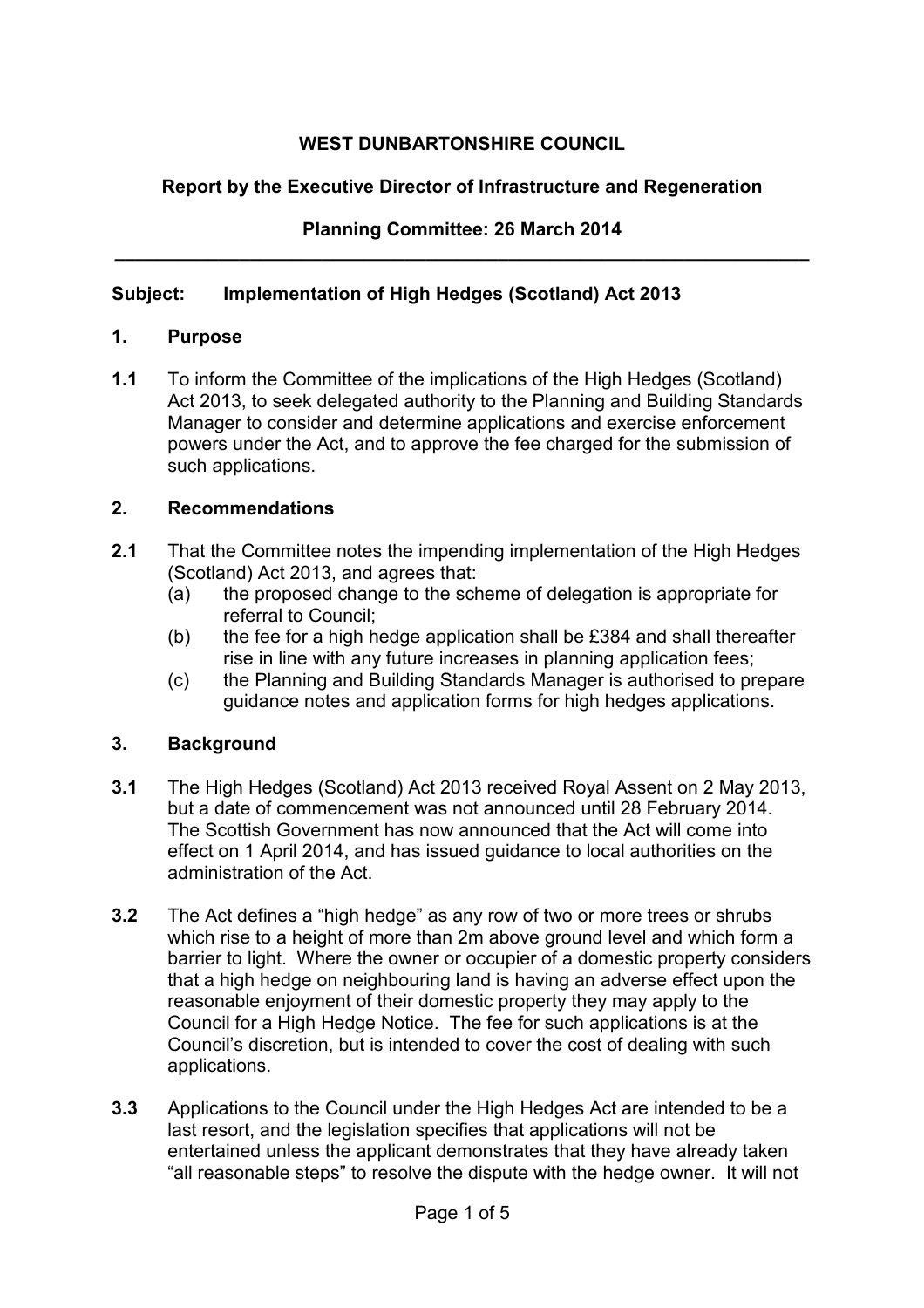be sufficient for applicants to simply claim that their neighbour is unapproachable. The Council may also decline to determine an application if it is considered to be frivolous or vexatious, such as repeated unsuccessful applications relating to the same hedge.

- $3.4$  and to allow 28 days for representations. The Council must consider all relevant circumstances of the case including loss of light to neighbours, representations from the owner and the effect of the hedge on the amenity of the area. It should be noted that consideration of the impact upon the amenity of neighbours is limited to impacts arising from the loss of light caused by the hedge, such as effect on enjoyment of property. It does not cover other impacts unrelated to loss of light, such as leaf fall or maintenance costs. The Act also does not relate to disputes about overhanging branches, which are a private legal matter between owners. **3.4** In dealing with applications, the Council is required to notify interested parties
- $3.5$  requiring the owner of the hedge to carry out works to the hedge. The hedge owner has a right of appeal to the Scottish Ministers against the issuing of a High Hedge Notice, whilst the applicant has a right to appeal against a decision by the Council not to issue such a notice. In the event of non- compliance with a High Hedge Notice the Council has the power to undertake the necessary work and to recover the costs from the hedge owner. **3.5** Where it is considered expedient, the Council may issue a High Hedge Notice
- $3.6$  to a specific statutory function thereof (such as the "planning authority"), but is understood that most local authorities are likely to allocate these responsibilities to their planning services. It is intended that responsibility within this Council would lie with the Development Management team within Planning and Building Standards Service. The fact that the Act refers to the local authority rather than the planning authority gives rise to an anomalous situation within that part of West Dunbartonshire which lies within the Loch Lomond and the Trossachs National Park, as the Council's planning service currently has no remit over that area but will become responsible for administering the high hedges legislation within it. However, the legislation requires that the National Park Authority be consulted on any high hedge applications within their area. **3.6** The High Hedges Act confers its powers upon the "local authority" rather than

#### **4. Main Issues**

## Delegated Powers

 **4.1** Whilst applications under the High Hedges (Scotland) Act 2013 are by their very nature likely to involve disputes between neighbours, it is very unlikely that such applications will raise issues of wider local interest or of strategic significance. It is therefore recommended that delegated powers be granted to the Planning and Building Standards Manager to determine all application submitted under the High Hedges (Scotland) Act 2013, subject to the same limitations as apply for other types of non-local application covered in the existing Scheme of Delegation.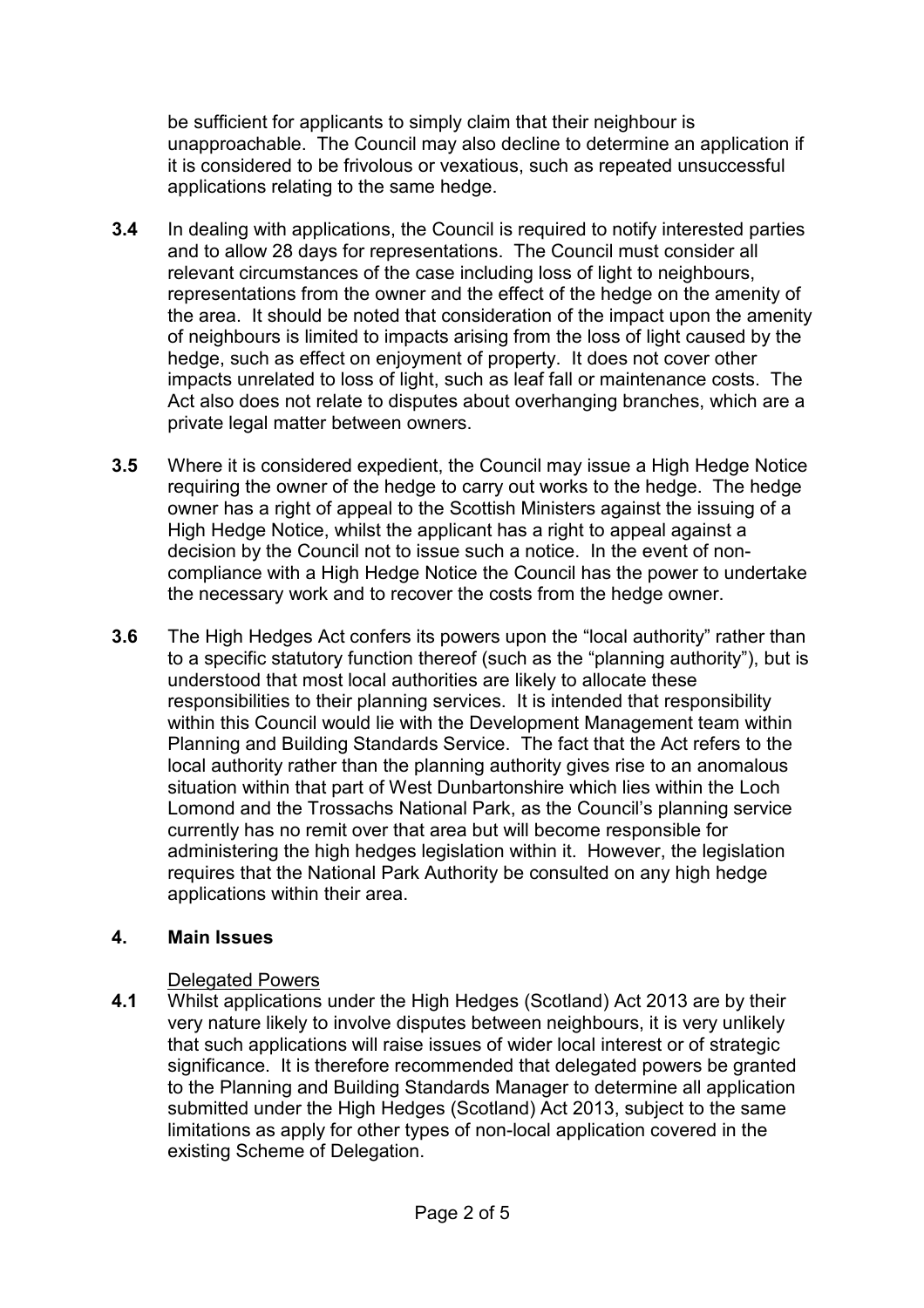**4.2** As high hedges applications are a new provision it is necessary to amend the Council's recently approved scheme of delegation to allow officers to determine them, which would require to be approved by the Full Council. The suggested amendments are shown in Appendix 1. As the proposed changes do not relate to applications covered by Section 43A of the Town and Country Planning (Scotland) Act 1997 it would not be necessary to obtain approval of these amendments from the Scottish Ministers.

## Application Fees

- $4.3$  high hedge applications, but it does not specify the level of the fee. Instead, it requires that fees should aim to cover the reasonable costs that are incurred in considering the application. Overall, the legislation was intended to be cost-neutral for local authorities and not to be either a source of excess revenue or an additional financial burden. In practice the Council is free to set lower fees should it wish to do so, but this would result in a financial shortfall at a time when the Council is under sever budgetary pressure. It is therefore recommended that application fees should be set a level which corresponds with estimated costs. **4.3** The Act gives local authorities discretion to charge a fee for administering
- $4.4$  is likely to cost to administer, but as such applications will only arise in situations where there is an ongoing neighbour dispute and all parties will have a right of appeal, it is reasonable to assume that most applications will attract objections and will result in an appeal against the decision. Similar legislation has been in force elsewhere in the UK for several years, and there is considerable variation in the level of fees charged by different authorities. It is understood that over £300 is typical in England and Wales (with some authorities charging significantly more), and that most authorities in Northern Ireland charge £380. Within Scotland, few local authorities have published their fees to date, but a survey of anticipated fee levels was carried out by the Heads of Planning Scotland group. Of the authorities responding, expected fee levels ranged from £192 to £560, with the average being approximately **4.4** It is difficult to estimate in advance how much a typical high hedge application £408.
- $4.5$  householder planning application (i.e. a fee of £384 at current rates). This would be a level which would be likely to cover costs and which would be consistent with the approach proposed by a number of other planning authorities. Linking the fee to that of a householder planning application would allow it to rise in line with future increases in planning fees set by the **4.5** It is therefore considered that a reasonable fee would be double that of a Scottish Government.
- 4.6 refund fees (or partial fees) at their discretion, in circumstances decided upon and published by the authority. The Scottish Government has not provided any guidance on how this should be applied, but it is understood that it was envisaged that a refund might be offered if the matter was resolved prior to determination (e.g. by the owner voluntarily trimming the hedge). In other parts of the UK it is common for part of the fee to be refunded to applicants if **4.6** The legislation also contains a provision which allows local authorities to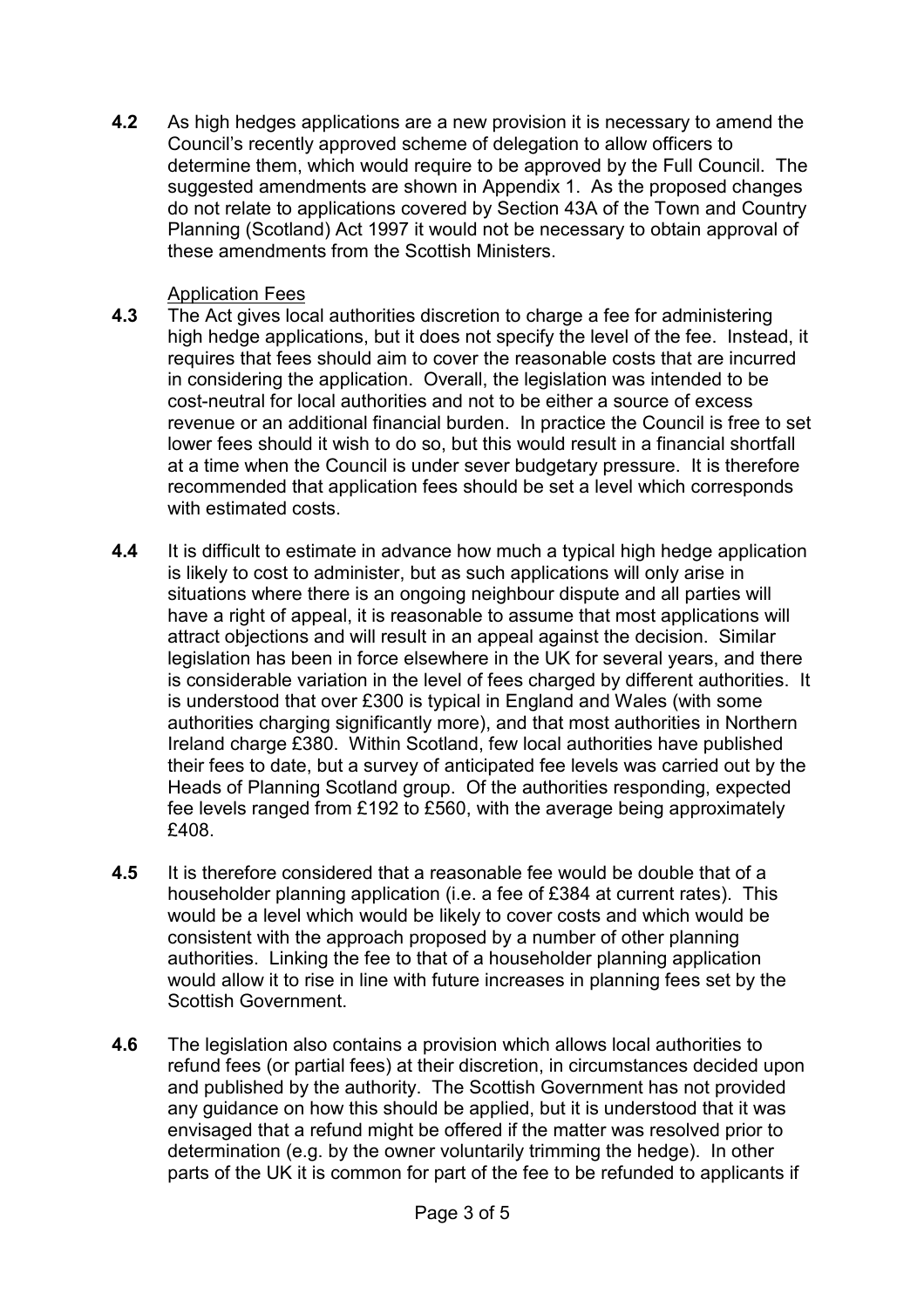their application is "upheld" (i.e. a High Hedge Notice is issued). However in Scotland the new powers are intended to be cost neutral, and if a refund is offered in some cases this would mean that the basic fee level would have to be raised to offset the cost of refunds. It is understood that few if any other Scottish local authorities are proposing to refund fees. It is therefore recommended that no arrangement for refunding fees be put in place at this time. The matter could be reviewed in the future if practical experience of the new legislation suggested that changes were desirable.

#### Next Steps

 **4.7** It will be necessary to provide guidance on the new legislation for both the public and members of staff, along with an application form, both of which would be made available on the Council's website. This had not been prepared at the time of writing, and it is recommended that the production of these documents should be delegated to the Planning and Building Standards Manager.

## **5. People Implications**

 $5.1$  and Building Standards section. It is anticipated that once the legislation comes into effect, there will be a modest number of applications reflecting an existing pent-up demand for resolution of longstanding hedge disputes, but that once this initial rush passes the number of high hedge applications is unlikely to exceed one or two per year. Such a level of additional workload could be absorbed without any need for additional staffing. **5.1** High hedges applications will form an addition to the workload of the Planning

#### **6. Financial Implications**

 $6.1$  anticipated that the proposed fee would be sufficient to cover the cost of providing the service. **6.1** It is unlikely that the number of applications will be significant and it is

#### **7. Risk Analysis**

**7.1** No risks have been identified.

## **8. Equalities Impact Assessment (EIA)**

 $8.1$ **8.1** No equalities impact assessment is required.

## **9. Consultation**

 **9.1** The Scottish Government carried out a consultation on the issue in 2009, and the High Hedges (Scotland) Act 2013 was informed by the responses to that consultation.

#### **10. Strategic Assessment**